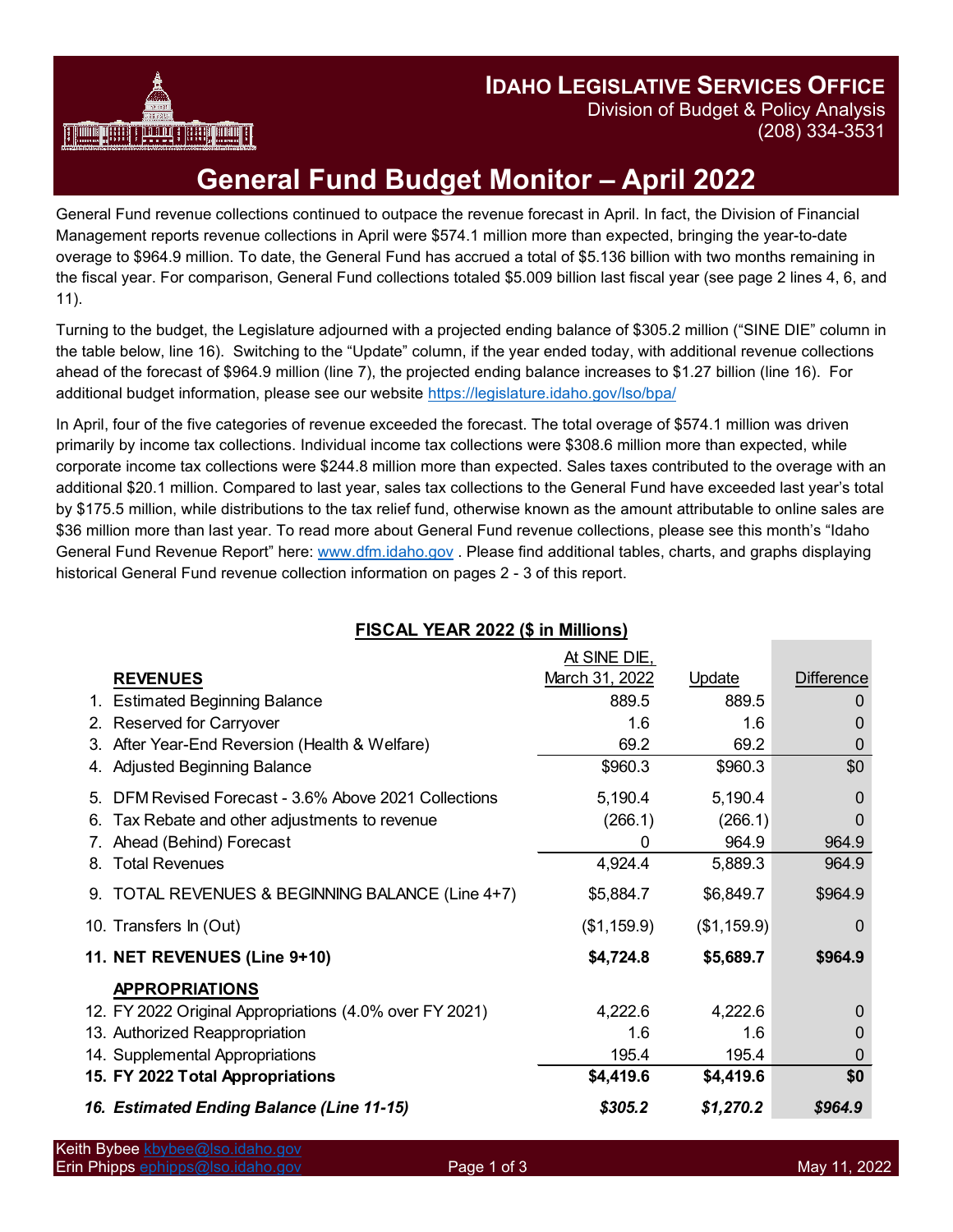## **State of Idaho General Fund Revenue Collections FY 2022 Monthly Revenue Monitoring**

|                 | <b>Historical Collections</b>            |           |         |           |           |            |            |           |           |           |           |            |            |              |
|-----------------|------------------------------------------|-----------|---------|-----------|-----------|------------|------------|-----------|-----------|-----------|-----------|------------|------------|--------------|
|                 | Month                                    | July      | Aug     | Sept      | Oct       | <b>Nov</b> | <b>Dec</b> | Jan       | Feb       | Mar       | Apr       | May        | June       | <b>Total</b> |
|                 | FY 18 Actual Collections                 | \$310.3   | \$263.7 | \$329.3   | \$280.9   | \$255.5    | \$377.3    | \$449.2   | \$166.1   | \$199.5   | \$534.3   | \$218.8    | \$346.7    | \$3,731.6    |
| $\mathbf{2}$    | FY 19 Actual Collections                 | \$301.7   | \$266.6 | \$329.6   | \$270.8   | \$243.7    | \$303.0    | \$315.1   | \$186.4   | \$203.5   | \$706.2   | \$246.8    | \$361.2    | \$3,734.6    |
| $\mathfrak{Z}$  | FY 20 Actual Collections                 | \$305.6   | \$277.1 | \$356.7   | \$301.9   | \$270.9    | \$315.8    | \$348.0   | \$228.8   | \$260.4   | \$315.3   | \$287.9    | \$763.6    | \$4,032.0    |
| $\overline{4}$  | <b>FY 21 Actual Collections</b>          | \$412.3   | \$318.7 | \$381.2   | \$337.8   | \$313.4    | \$353.2    | \$415.0   | \$290.9   | \$298.2   | \$578.3   | \$844.6    | \$465.8    | \$5,009.5    |
| 5               | Difference FY20 and FY21                 | \$106.7   | \$41.6  | \$24.6    | \$35.9    | \$42.4     | \$37.4     | \$67.0    | \$62.1    | \$37.8    | \$263     | \$556.7    | (\$297.83) | \$977.5      |
|                 | <b>Forecast vs. Last Year</b>            |           |         |           |           |            |            |           |           |           |           |            |            |              |
| 6               | Gov's Aug. Forecast '22                  | \$404.0   | \$378.6 | \$459.1   | \$415.1   | \$350.0    | \$464.2    | \$464.0   | \$283.1   | \$298.2   | \$654.7   | \$392.2    | \$634.5    | \$5,190.4    |
|                 | FY22 Forecast and Actual FY21 Difference | (\$8.3)   | \$59.9  | \$77.9    | \$77.3    | \$36.6     | \$110.9    | \$49.0    | (\$7.8)   | (\$0.0)   | \$76.4    | (\$452.4)  | \$168.7    | \$180.9      |
| 8               | % Difference Between Actual and Forecast | $(2.0\%)$ | 18.8%   | 20.4%     | 22.9%     | 11.7%      | 31.4%      | 11.8%     | (2.7%)    | $(0.0\%)$ | 13.2%     | $(53.6\%)$ | 36.2%      | 3.6%         |
| 9               | <b>Cumulative Difference</b>             | (\$8.3)   | \$51.6  | \$129.5   | \$206.8   | \$243.4    | \$354.3    | \$403.3   | \$395.5   | \$395.5   | \$471.9   | \$19.5     | \$188.2    |              |
| 10              | Cumulative % Change FY21                 | $(2.0\%)$ | 7.1%    | 11.6%     | 14.3%     | 13.8%      | 16.7%      | 15.9%     | 14.0%     | 12.7%     | 12.8%     | 0.4%       | 3.8%       |              |
|                 | <b>FY22 Collections</b>                  |           |         |           |           |            |            |           |           |           |           |            |            |              |
|                 | <b>FY22 Actual Collections</b>           | \$404.0   | \$378.6 | \$459.1   | \$415.1   | \$350.0    | \$560.5    | \$652.4   | \$306.1   | \$381.2   | \$1,228.8 |            |            | \$5,136.0    |
| 12 <sup>°</sup> | <b>FY22 Cumulative</b>                   | \$404.0   | \$782.6 | \$1,241.7 | \$1,656.9 | \$2,006.8  | \$2,567.3  | \$3,219.8 | \$3,525.9 | \$3,907.1 | \$5,136.0 |            |            |              |
|                 | <b>Actual vs Last Year</b>               |           |         |           |           |            |            |           |           |           |           |            |            |              |
| 13              | Monthly Difference                       | (\$8.3)   | \$59.9  | \$77.9    | \$77.3    | \$36.6     | \$207.3    | \$237.5   | \$15.2    | \$83.1    | \$650.5   |            |            | \$1,436.9    |
| 14              | % Change from FY21                       | $(2.0\%)$ | 18.8%   | 20.4%     | 22.9%     | 11.7%      | 58.7%      | 57.2%     | 5.2%      | 27.9%     | 112.5%    |            |            | 28.7%        |
| 15              | <b>Cumulative Difference</b>             | (\$8.3)   | \$51.6  | \$129.5   | \$206.8   | \$243.4    | \$450.6    | \$688.1   | \$703.3   | \$786.4   | \$1,436.9 |            |            |              |
| 16              | Cumulative % Change FY21                 | $(2.0\%)$ | 7.1%    | 11.6%     | 14.3%     | 13.8%      | 21.3%      | 27.2%     | 24.9%     | 25.2%     | 38.8%     |            |            |              |
|                 | <b>Actual vs DFM (Forecast)</b>          |           |         |           |           |            |            |           |           |           |           |            |            |              |
| 17              | Monthly Difference                       | \$0.0     | \$0.0   | \$0.0     | \$0.0     | \$0.0      | \$96.3     | \$188.5   | \$23.0    | \$83.1    | \$574.1   |            |            | \$964.9      |
| 18              | % Change from DFM                        | 0.0%      | 0.0%    | 0.0%      | 0.0%      | 0.0%       | 20.8%      | 40.6%     | 8.1%      | 27.9%     | 87.7%     |            |            | 18.6%        |
| 19              | <b>Cumulative Difference</b>             | \$0.0     | \$0.0   | \$0.0     | \$0.0     | \$0.0      | \$96.3     | \$284.8   | \$307.8   | \$390.8   | \$964.9   |            |            |              |
| 20              | Cumulative % Change DFM                  | $0.0\%$   | $0.0\%$ | $0.0\%$   | 0.0%      | 0.0%       | 3.9%       | 9.7%      | 9.6%      | 11.1%     | 23.1%     |            |            |              |
|                 |                                          |           |         |           |           |            |            |           |           |           |           |            |            |              |

| <b>April Collections By Tax Category</b> |  |  |
|------------------------------------------|--|--|
|------------------------------------------|--|--|

|          |                                                                                              | <b>Individual</b><br><b>Income</b> | Corp.<br><b>Income</b> | <b>Sales Tax</b> | <b>Product</b><br><b>Taxes</b> | Misc.<br><b>Revenue</b> | <b>Total</b>       |
|----------|----------------------------------------------------------------------------------------------|------------------------------------|------------------------|------------------|--------------------------------|-------------------------|--------------------|
| 21       | Collections                                                                                  | \$717.7                            | \$310.3                | \$192.7          | \$5.4                          | \$2.6                   | \$1,228.8          |
| 22       | Difference from Last April                                                                   | \$437.5                            | \$209.9                | \$2.4            | \$0.1                          | \$0.6                   | \$650.5            |
| 23       | % Change from Last April                                                                     | 156.1%                             | 209.0%                 | 1.3%             | 2.5%                           | 27.2%                   | 112.5%             |
| 24       | Cumuliative Difference from Last Year                                                        | \$564.6                            | \$656.6                | \$175.5          | \$11.1                         | \$29.1                  | \$1,436.9          |
| 25<br>26 | Difference (Actual and DFM Forecast for April)<br>Cumulative Diff. (Actual and DFM Forecast) | \$308.6<br>\$337.3                 | \$244.8<br>\$612.9     | \$20.1<br>(S2.3) | $(\$0.7)$<br>(\$2.8)           | \$1.4<br>\$19.9         | \$574.1<br>\$964.9 |

## **For the Fiscal Year to date, FY2022 revenues are ahead of FY2021 by \$1,436.9 million, with \$650.5 million of that total added in April.**

**April revenues exceeded the DFM forecast by \$574.1 million for a total fiscal year to date of \$964.9 million.**